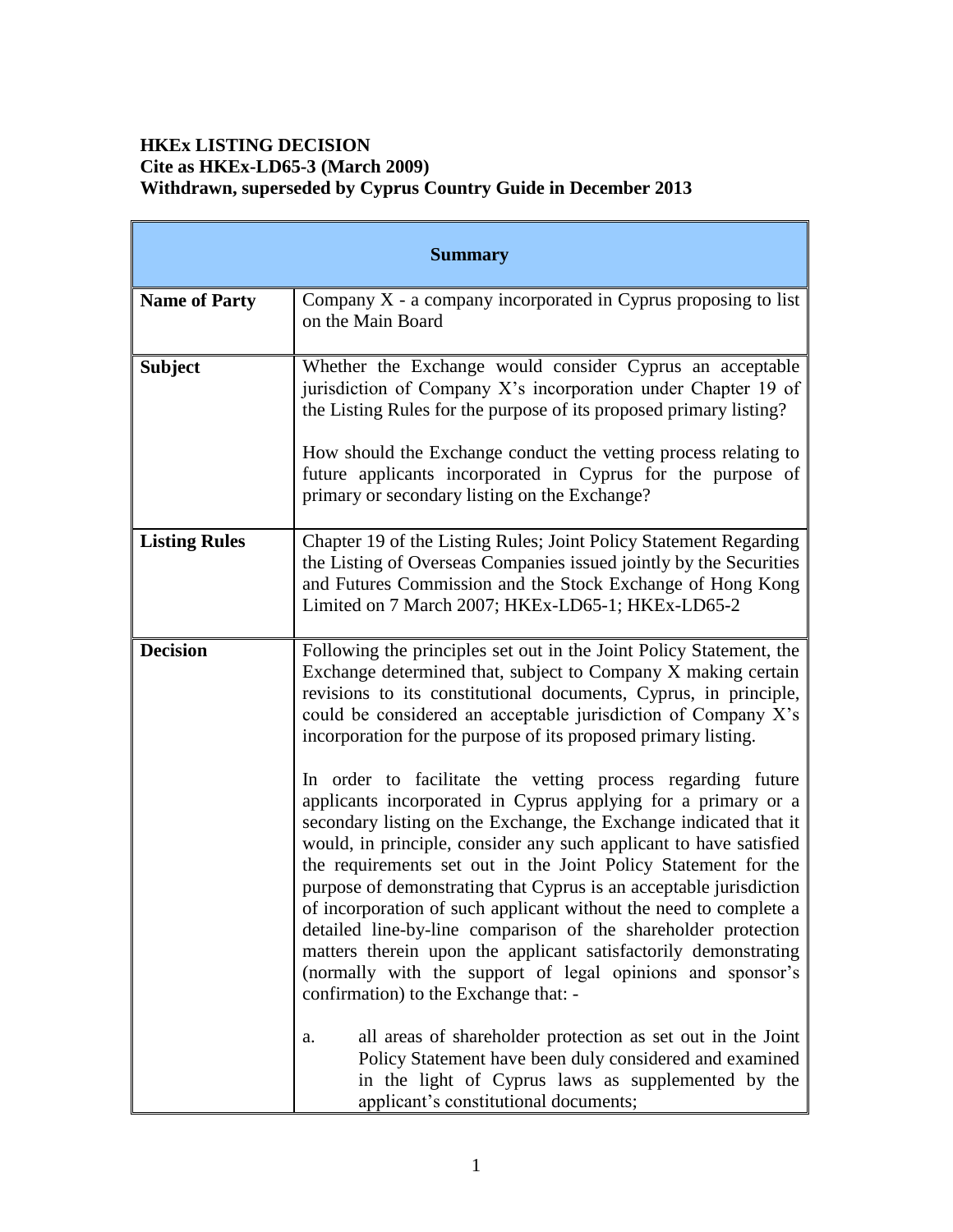| $\mathbf b$ .<br>there are no matters that should be brought to the attention<br>of the Exchange that may render the applicant not<br>satisfying the shareholder protection matters set out in the<br>Joint Policy Statement, or the applicant's standards of<br>shareholder protection afforded under Cyprus laws falling<br>short of those under Hong Kong laws; and |
|------------------------------------------------------------------------------------------------------------------------------------------------------------------------------------------------------------------------------------------------------------------------------------------------------------------------------------------------------------------------|
| the constitutional documents of the applicant are<br>$C_{\bullet}$<br>consistent with the requirements of the Listing Rules, the<br>Securities and Futures Ordinance-Disclosure of Interests,<br>Code on Takeovers and Mergers and Code on Share<br>Repurchases.                                                                                                       |
| Where a secondary listing is sought, the Exchange would still be<br>required to be satisfied that the regulatory oversight offered by the<br>regulator of the issuer's primary listing venue is of a standard that<br>is at least equivalent to that of the Exchange.                                                                                                  |

# **SUMMARY OF FACTS**

1. Company X (together with its subsidiaries, collectively referred to as the '**Group**') was incorporated in the Republic of Cyprus ('**Cyprus**') in 2002. The Group's principal business operations were located in Russia. Company X was considering a primary listing on the Main Board of the Exchange and made an inquiry with the Exchange prior to filing a listing application seeking guidance with respect to the acceptance of Cyprus as its place of incorporation under Chapter 19 of the Listing Rules.

# *Shareholder protection in Cyprus*

- 2. Company X submitted a comparison table of the shareholder protection matters ('**Comparison Table**') under the Cyprus Companies Law ('**CCL**') and the Hong Kong Companies Ordinance ('**HKCO**') in accordance with the Joint Policy Statement Regarding the Listing of Overseas Companies issued jointly by the Securities and Futures Commission ('**SFC**') and the Exchange on 7 March 2007 (the '**Joint Policy Statement**').
- 3. Company X submitted that, in respect of the shareholder protection matters set out in the Joint Policy Statement, where Hong Kong laws appear to provide a higher level of shareholder protection than that under the corresponding Cyprus provisions, Company X would amend its articles of association ('**AOA**') to address those differences, except in the following two areas: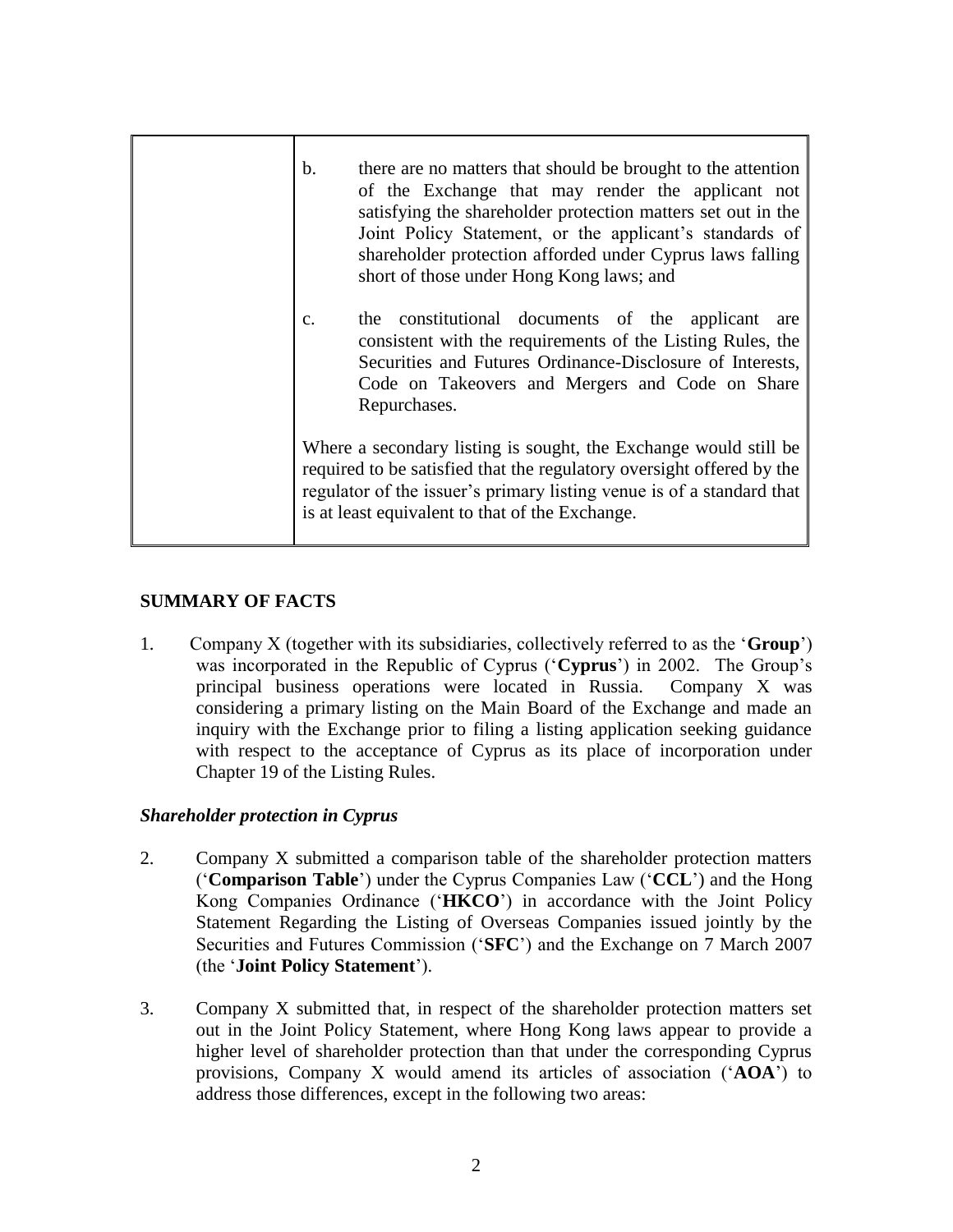- (a) where the shortfalls in standards of shareholder protection under the CCL were not considered material (the '**Shortfalls**'); and
- (b) where it would not be legally possible for Company X to amend its constitution (the '**Legal Impossibilities**').

### *Shortfalls*

- 4. Below are the Shortfalls that Company X considered not material in the context of the level of shareholder protection, and as such Company X did not consider it necessary to amend its AOA to mirror those under the HKCO:
	- (i) Item 1(b) of the Comparison Table The CCL does not have comparable provisions on variation of class rights of shares if the memorandum and articles are silent on the issue.
	- (ii) Item  $1(g)$  of the Comparison Table The CCL does not contain any provisions as to the rights of a company and minority shareholders in case of successful buy out by share repurchase comparable to that under section 168B of the HKCO.

### Item  $1(b)$  – Variation of class rights

- 5. Under the HKCO, where the rights attached to a class of shares are not specified in the company's memorandum and/or AOA, section 63A(1) of the HKCO provides that a variation of the relevant class rights requires either: (i) the written consent of the holders of 75% in nominal value of the issued shares in the relevant class of shares, or (ii) a special resolution (i.e. one that is passed by not less than 75% of the shareholders attending and voting at a shareholders meeting voting in favour) passed by the holders of that class of shares.
- 6. By contrast, it was submitted that under the CCL, class rights can only be varied: (i) by obtaining not less than a two-thirds majority vote of the shares of the relevant class represented and voting at a class meeting, or (ii) where at least half of the issued share capital is represented at the meeting, by obtaining not less than a simple majority vote of the shares represented and voting. A Cyprus counsel opined that it is not possible to increase the two-thirds statutory threshold under the CCL to mirror the 75% majority required by the HKCO for the variation of class rights.
- 7. Company X proposed to include an express provision in its AOA prohibiting the issue of a different class of shares unless approved by the consent in writing of the holders of not less than 75% of the shares of the class already in issue (i.e. the ordinary shares) or with the sanction of a special resolution passed at a meeting of the holders of the class of shares already in issue.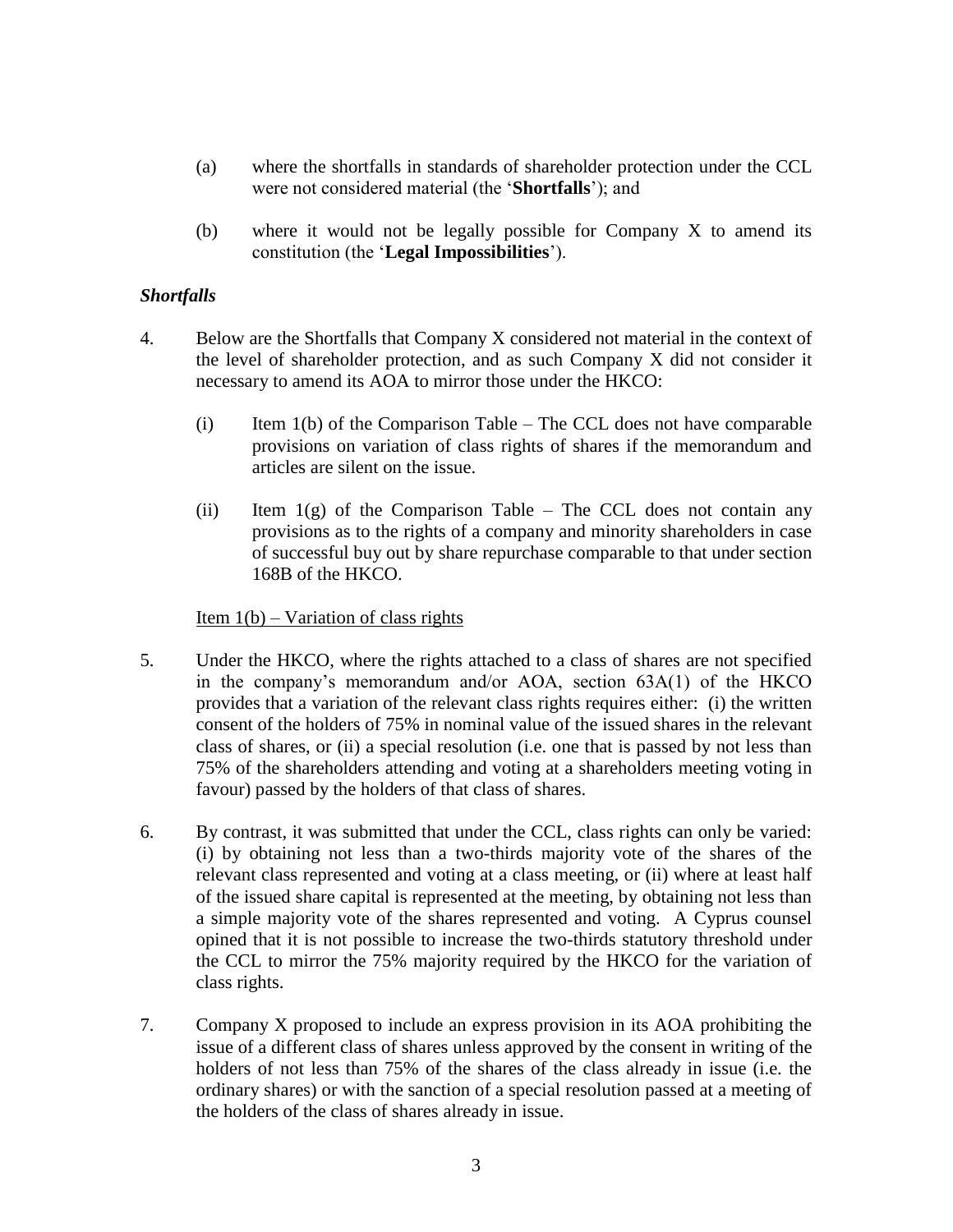8. As a practical matter, it was submitted that it would be highly unlikely that Company X would have different classes of shares in issue or include class rights in its memorandum or AOA, and so the distinction between the HKCO and the CCL as regards the ways in which class rights may be amended would be largely irrelevant.

### Item  $1(g)$  – Rights of minority shareholders in case of buy out by share repurchase must be clearly stated

- 9. In the event that a Hong Kong incorporated company makes a general offer to buy all of its shares, or all of a class of shares, section 168B and Schedule 13 of the HKCO apply, providing, among other things, that (i) a particular shareholder or shareholders of a company can issue a notice to the effect that it will not accept a repurchase offer in respect of its shares; (ii) the company can then make an offer to repurchase all of its other shares. If the offer is accepted by not less then 90% of the holders of those other shares, then the company can compulsorily acquire the remaining 10% minority, and the 10% minority can require that they be bought out by the company.
- 10. It was submitted that there is no provision equivalent to section 168B in the CCL.
- 11. However, it was submitted that if a share repurchase offer were made to the shareholders by a listed company, such offer would need to be made in accordance with the requirements of the Code on Share Repurchases (the '**Share Repurchase Code**'). Accordingly, the minority shareholders would have the opportunity to accept that offer if they so wished. In particular, Rule 3.3(b) of the Share Repurchase Code specifies that in the case of a proposed privatisation, the share repurchase by general offer must be approved by (i) at least 75% of the votes attaching to the shares owned by independent shareholders, and (ii) the number of votes cast against the resolution being not more than 10% of the votes attaching to the shares owned by independent shareholders. Under such share repurchase by general offer, minority shareholder can always ensure that he has the opportunity to sell his shares into the general offer at the offer price because it is a requirement of the Code on Takeovers and Mergers (the '**Takeovers Code**') that the offer be made on that basis.
- 12. It was therefore submitted that, as a practical matter, the only material difference in terms of protection of minority shareholders would be in the context of a privatisation by share repurchase, i.e. absent a provision under the CCL equivalent in effect to that of section 168B of the HKCO, the minority shareholders of a Cyprus company could not be forced out in a share repurchase offer and this could be interpreted as being more beneficial to minority shareholders. In order to achieve a successful buy-out of the interest of minority shareholders, it was envisaged that a company would have no choice but to use a scheme of arrangement pursuant to section 201 of the CCL (see paragraph 13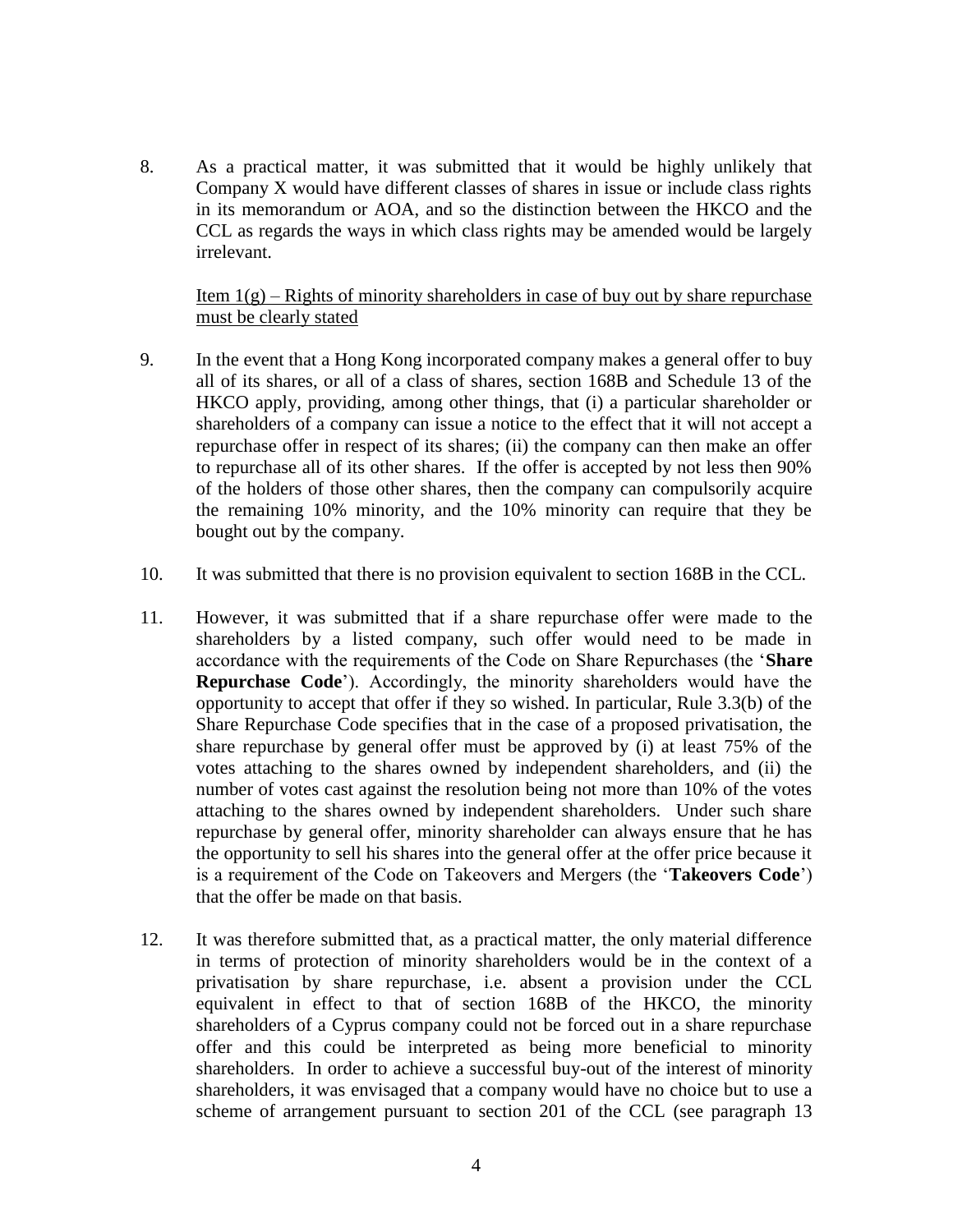below) rather than a share repurchase by way of a general offer because if the repurchase of shares were not accepted by minority shareholders, the company would have no other way of acquiring the remainder of the shares by general offer.

13. Section 201 of the CCL sets out the circumstances under which shareholders dissenting from a scheme or contract approved by the majority (being holders of not less than nine-tenths in value of shares), may be bought out or may require an offeror to buyout their interests. In this regard, it was submitted that section 201 of the CCL is comparable to section 168 of the HKCO.

### *Legal Impossibilities*

- 14. Company X submitted that there are certain areas where the statutory thresholds under the CCL are different from those provided under the HKCO, and it is not/ may not be possible to alter the statutory thresholds under the CCL to mirror those of the HKCO. Such Legal Impossibilities include:
	- a. Item  $2(b)$  of the Comparison Table the HKCO requires 5% of members to be entitled to requisition an extraordinary general meeting ('**EGM**'); whereas the CCL requires 10%.
	- b. Item 2(b) of the Comparison Table the HKCO requires members representing not less than 2.5% of the voting rights or not less than 50 shareholders to circulate a members' resolution, whereas the CCL requires a threshold of not less than 5% or not less than 100 shareholders.
- 15. Company X submitted the threshold for convening EGMs on requisition in respect of Cyprus incorporated companies is equivalent to that applicable to Bermuda and Cayman Islands incorporated companies. Moreover, the threshold for circulation of members' resolution under Cyprus laws is equivalent to that under Bermuda laws. Accordingly, Company X considered the differences between the positions under the CCL and the HKCO not material in the context of the level of shareholder protection.

# *Co-operation and information gathering arrangements between Hong Kong and Cyprus*

- 16. Company X submitted that the Cyprus Securities and Exchange Commission ('**CYSEC**'), the statutory securities regulator in Cyprus, concluded a co-operative arrangement with the SFC for the exchange of information.
- 17. It was submitted that the CYSEC is not a full signatory to the IOSCO Multilateral Memorandum of Understanding Concerning Consultation and Co-operation and the Exchange of Information ('**IOSCO MMOU**'). Cyprus counsel advised that draft legislation had been prepared to enable CYSEC to apply to IOSCO to become a full signatory to the IOSCO MMOU in the near future.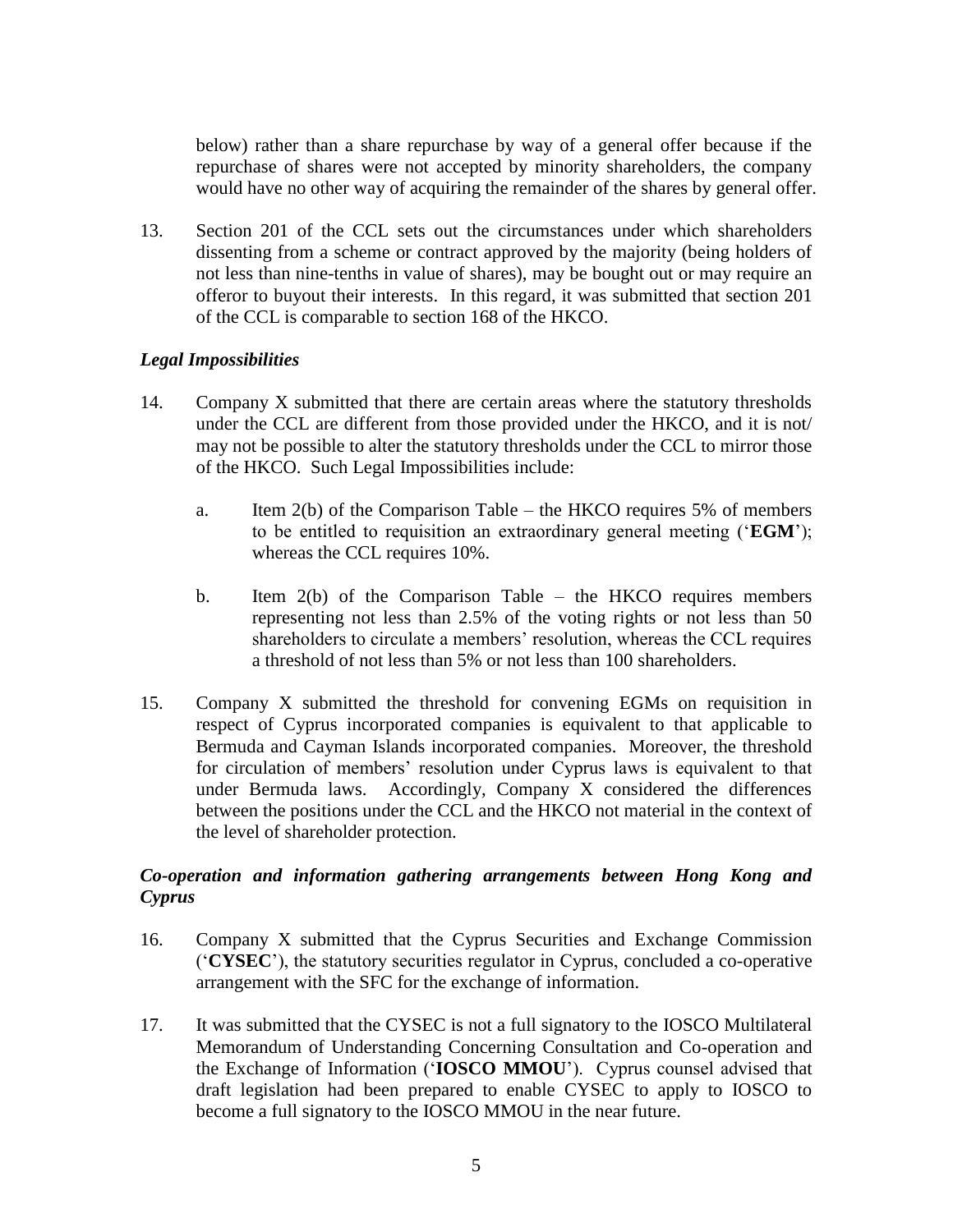#### *Nexus with Cyprus*

18. On the question of whether Company X had demonstrated that there was a nexus between Cyprus as its place of incorporation and its business operations, it was submitted that Company X was incorporated in Cyprus in 2002 as the holding company of various subsidiaries due to more favourable tax implications there, including a low corporate tax rate for business profits, no withholding taxes on any payments out of Cyprus to persons who are not Cyprus tax resident.

#### **THE ISSUES RAISED FOR CONSIDERATION**

- 19. Whether the Exchange would consider Cyprus an acceptable jurisdiction of Company X's incorporation under Chapter 19 of the Listing Rules for the purpose of its proposed primary listing?
- 20. How should the Exchange conduct the vetting process relating to future applicants incorporated in Cyprus for the purpose of primary and secondary listings on the Exchange?

### **APPLICABLE LISTING RULES OR PRINCIPLES**

- 21. Currently, four jurisdictions of incorporation are formally recognised for the purpose of eligibility for listing by the Listing Rules, namely Hong Kong, the PRC, Bermuda and the Cayman Islands ('**Recognised Jurisdictions'**). Chapter 19 of the Listing Rules provides a general framework applicable to all overseas companies seeking a listing on the Exchange. In particular, Listing Rule 19.05(1)(b) sets out the shareholder protection standards that are expected of an overseas company seeking a primary listing on the Exchange. Under this requirement, an overseas applicant is expected to benchmark the shareholder protection standards of its home jurisdiction to those standards of Hong Kong, and in case of any shortfall in the standards of the applicant's home jurisdiction, an overseas applicant is expected to compensate for such shortfalls by making changes to its constitutional documents.
- 22. In case of a secondary listing (i.e. where an overseas issuer whose primary listing is or is to be on another stock exchange), Listing Rule 19.30(1)(b) further provides that the Exchange is to be satisfied that the exchange on which an overseas issuer is or is to be primarily listed, and the jurisdiction in which such an overseas issuer is incorporated, offer standards of shareholder protection at least equivalent to those provided in Hong Kong.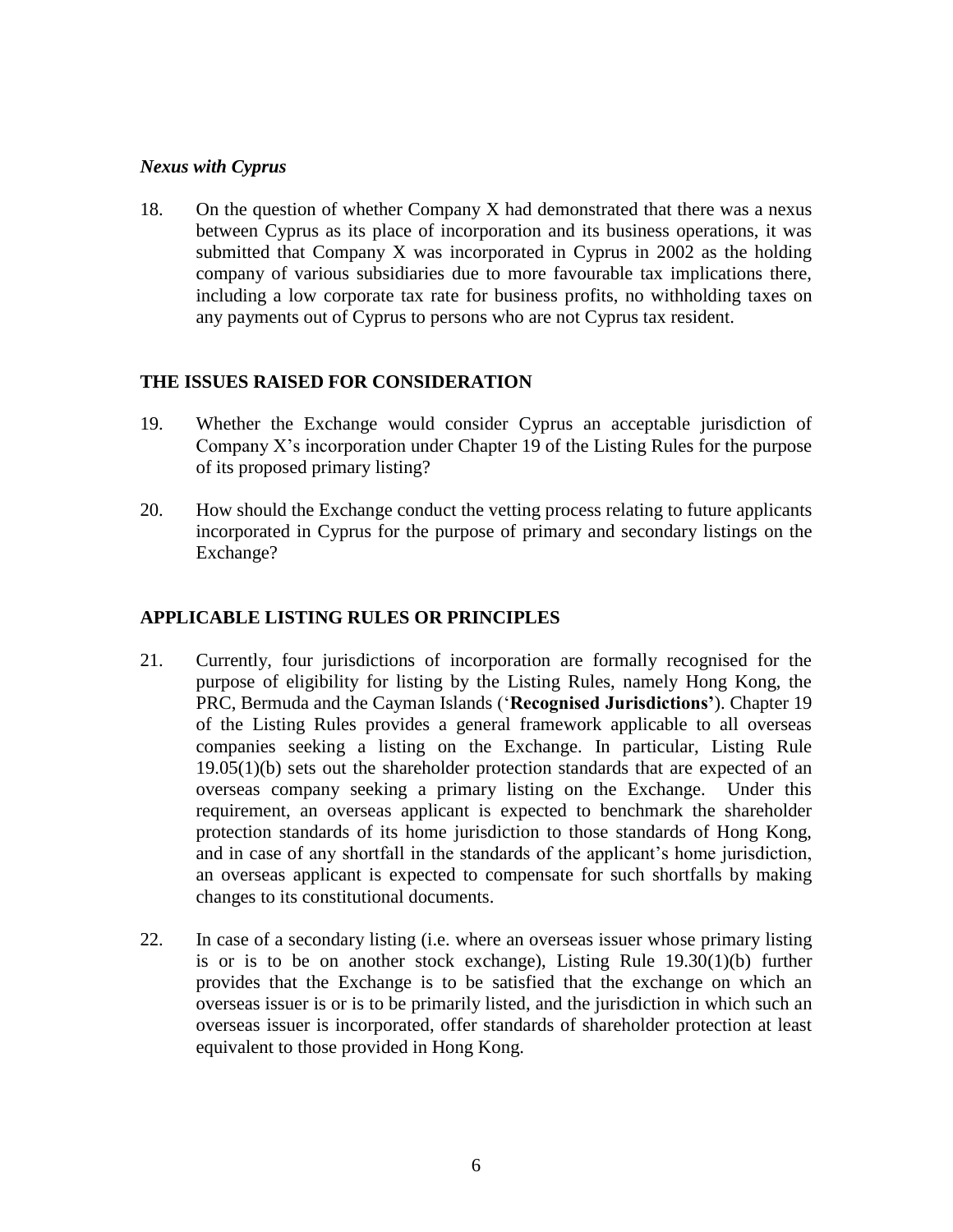- 23. The Joint Policy Statement provides a roadmap for potential issuers and their advisers to refer to regarding key shareholder protection matters. The purpose of the roadmap is aimed at facilitating and hopefully reducing the amount of work required for overseas companies seeking to list on the Exchange. The principal issues dealt with in the Joint Policy Statement are summarised as follows:
	- a. the roadmap in the form of a schedule sets forth the several key aspects of shareholder protection matters that the Exchange expects overseas companies to address when seeking a primary listing on the Exchange. Such matters, however, do not exonerate an overseas company seeking a primary listing on the Exchange from complying with the Listing Rules, Securities and Futures Ordinance, the Hong Kong Codes on Takeovers and Mergers and Share Repurchases and other applicable laws and regulations which are applicable to overseas companies. Nor are such matters intended to be exhaustive. Modifications may be necessary where the overseas applicant can demonstrate to the satisfaction of the Exchange that compliance with the Listing Rules is contrary to the laws of the country of its incorporation;
	- b. it is important that Hong Kong regulators have reasonable access to information relating to the conduct of a listed overseas company in its home or governing jurisdiction to facilitate the taking of any regulatory action against a non-complying listed overseas company. Accordingly, a practical factor that the Exchange ordinarily views favourably when considering applications from overseas companies seeking a primary listing on the Exchange, is whether the applicant is incorporated in a jurisdiction of which the statutory securities regulator has adequate arrangements with the SFC for mutual assistance and exchange of information for the purpose of enforcing and securing compliance with the laws and regulations of that jurisdiction and Hong Kong either by way of the IOSCO MMOU or an adequately comprehensive bilateral agreement with the SFC; and
	- c. regulatory co-operation from the securities regulator in the jurisdiction where a company is incorporated becomes less meaningful where the company concerned does not have its operations, assets or management presence in the jurisdiction. Accordingly, one of the policy objectives of the Listing Rules is to ensure that applicants may incorporate in jurisdictions that are reasonably related to their principal business operations absent other substantive concerns. In certain circumstances, a jurisdiction of incorporation (other than one of the Recognised Jurisdictions) which is totally unrelated to an applicant's place of principal business operations, its principal assets and its principal executive offices, may lead the listing applicant to be considered unsuitable for listing under the Listing Rules.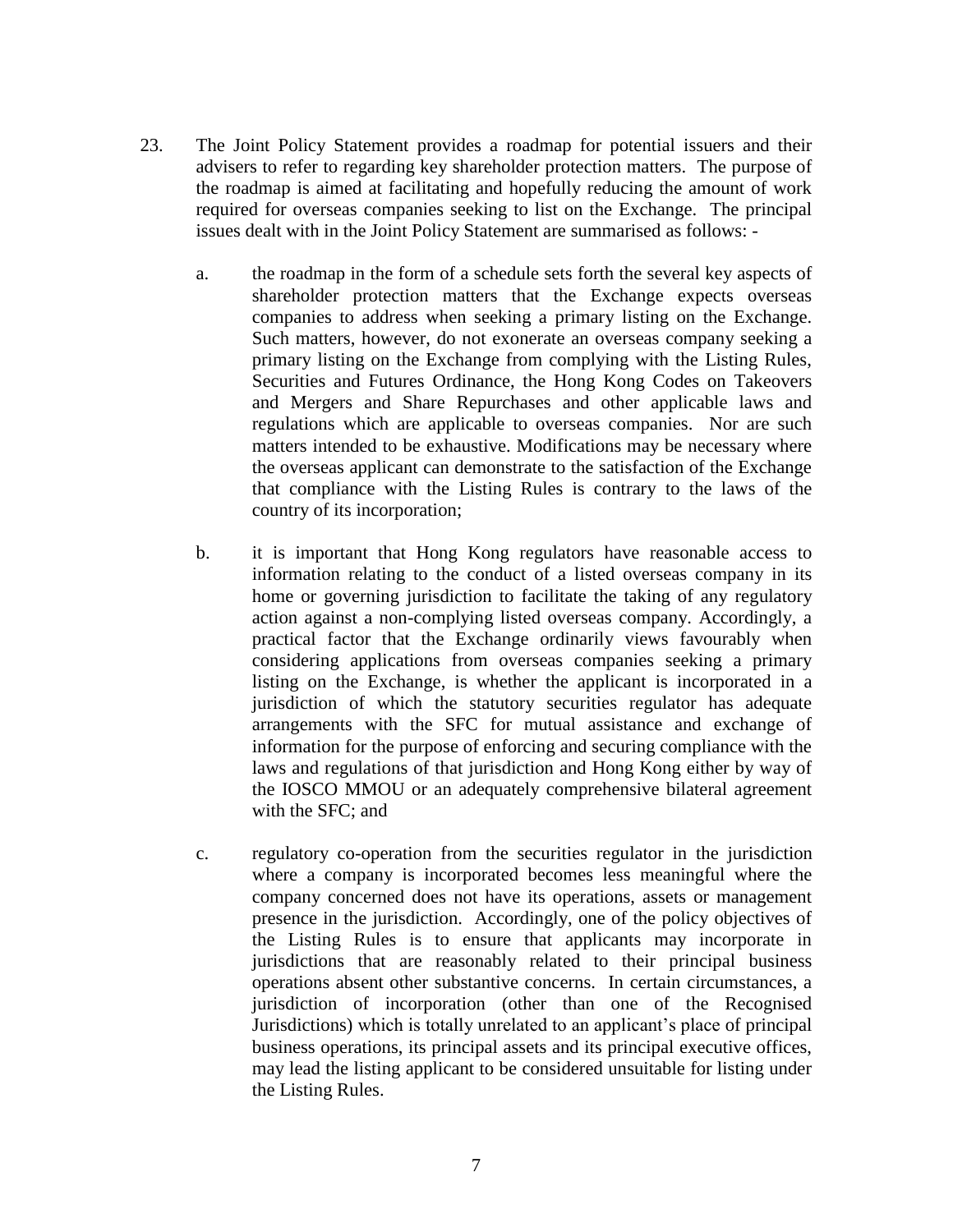24. References are made to Listing Decisions HKEx-LD65-1 and HKEx-LD65-2 memorialising the decisions of the Exchange regarding potential listing applicants which were incorporated in Singapore and Luxembourg respectively. HKEx-LD65-1 was the first case that applied the principles set out in the Joint Policy Statement.

# **THE ANALYSIS**

#### *Acceptance of Cyprus as Company X's place of incorporation*

- 25. When considering whether to accept Cyprus as Company X's place of incorporation in light of the Shortfalls and Legal Impossibilities, the Exchange considered it appropriate to follow the approach taken in HKEx-LD65-1 and HKEx-LD65-2, that is, the Exchange is of the view that no two jurisdictions would offer identical levels of shareholder protection. Accordingly, the Exchange may permit modifications to be made to the Listing Rules on a case by case basis, for example, if compliance with the Listing Rules is demonstrated to be contrary to the laws of the issuer's home jurisdiction and the differences in the laws do not render shareholders of the overseas issuer receiving materially less protection than that afforded to shareholders of a Hong Kong incorporated company listed on the Exchange.
- 26. As regards the shareholder protection matters specified in the Joint Policy Statement, the Exchange noted that Company X had undertaken to amend its AOA to the extent that was legally feasible (save for the Shortfalls in Items 1(b) and  $1(g)$ ) to compensate for any shortfalls in shareholder protection between Cyprus laws and Hong Kong laws, and to afford shareholders of Company X a level of shareholder protection at least equivalent to that afforded to shareholders of a Hong Kong incorporated listed company.
- 27. As regards the Shortfall in Item 1(b) of the Comparison Table, the Exchange noted Company X's submissions set out in paragraphs 5 to 8 that:
	- Company X would include an express provision in its AOA to include specific provisions to restrict the issue of different classes of shares; and
	- Company X would be in contravention of the CCL, if its constitutional documents were amended to incorporate thresholds different from those provided under the CCL in respect of varying class rights.
- 28. As regards the Shortfall in Item  $1(g)$  of the Comparison Table as described in paragraphs 9 to 13, the Exchange acknowledged that given jurisdictional differences it would not be practicable to require an overseas applicant to demonstrate verbatim comparison of the textual content of the HKCO provisions with those prescribed in the home jurisdiction of the overseas applicant. The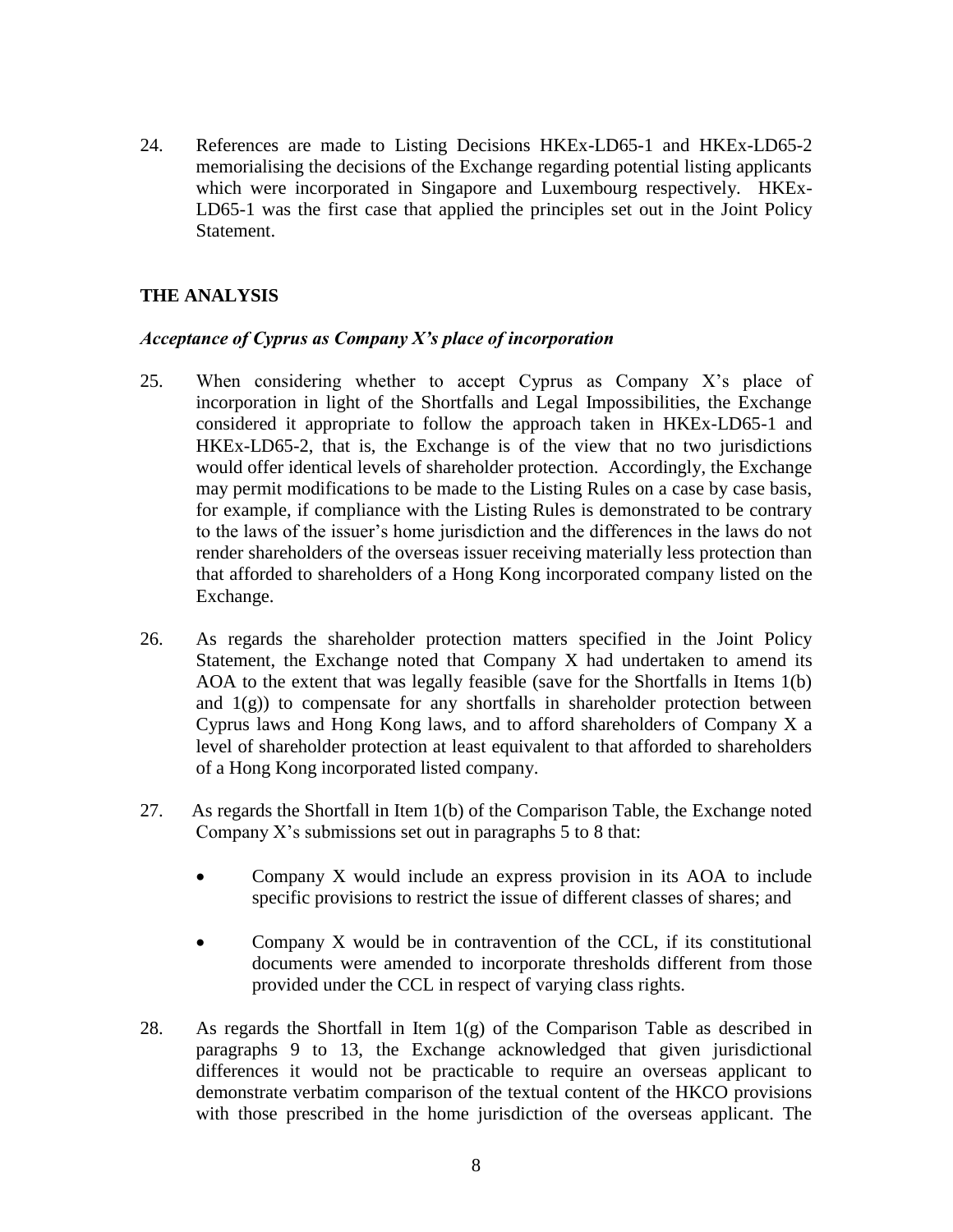Exchange considered that the requirement in Item  $1(g)$  of the Comparison Table would be satisfied if Company X was able to state clearly in its listing document the effect of the CCL and the differences between the CCL and the HKCO in this regard. Further, the Exchange agreed with Company X's view that general offers to buy back shares are governed by the Share Repurchase Code and the Takeovers Code irrespective of the place of incorporation of Company X. Accordingly, the differences between the HKCO and the CCL in this regard would not have created a material impact on shareholder protection.

- 29. As regards the Legal Impossibilities in Item 2(b) of the Comparison Table in relation to convening EGMs on requisition and the circulation of members' resolutions, the Exchange noted the submission that Company X would be in contravention of the CCL if its constitutional documents were amended to incorporate thresholds different from those provided under the CCL.
- 30. As regards whether there would be adequate regulatory co-operation between the securities regulators of Hong Kong and Cyprus for the purposes of enforcement and securing compliance, the fact that the CYSEC had in place a co-operative arrangement with the SFC for the exchange of information and that the CYSEC had undertaken the necessary ground works to apply to become a full signatory to the IOSCO MMOU in the near future were favourable factors for the Exchange's consideration in the present case.
- 31. As regards whether Company X had demonstrated that there was a sufficient nexus between Cyprus as its place of incorporation and its operations for the purpose of demonstrating sufficiency of shareholder protection standards, the Exchange noted that Company X was incorporated in Cyprus in 2002 as the holding company of various subsidiaries due to more favourable tax implications there for its operations. Taking that into consideration, and in the light of the other shareholder protection measures afforded under the CCL and Company X's constitutional documents, the Exchange was satisfied that Company X was not engaged in forum-shopping practices with a view to depriving shareholders of the necessary protection which the nexus factor enunciated in the Joint Policy Statement seeks to discourage.
- 32. Based on the foregoing analysis, the Exchange considered that Company X was able to comply with the requirements of Listing Rule 19.05(1)(b) and address the principal issues pertaining to shareholder protection matters set forth in the Joint Policy Statement.

#### *Primary / Secondary listing of future applicants incorporated in Cyprus*

33. Given that the rule requirements and principles for demonstrating eligibility of an issuer's jurisdiction of incorporation are the same for both primary and secondary listings, the Exchange considers that the Joint Policy Statement and the present decision are equally applicable to a Cyprus company seeking a secondary listing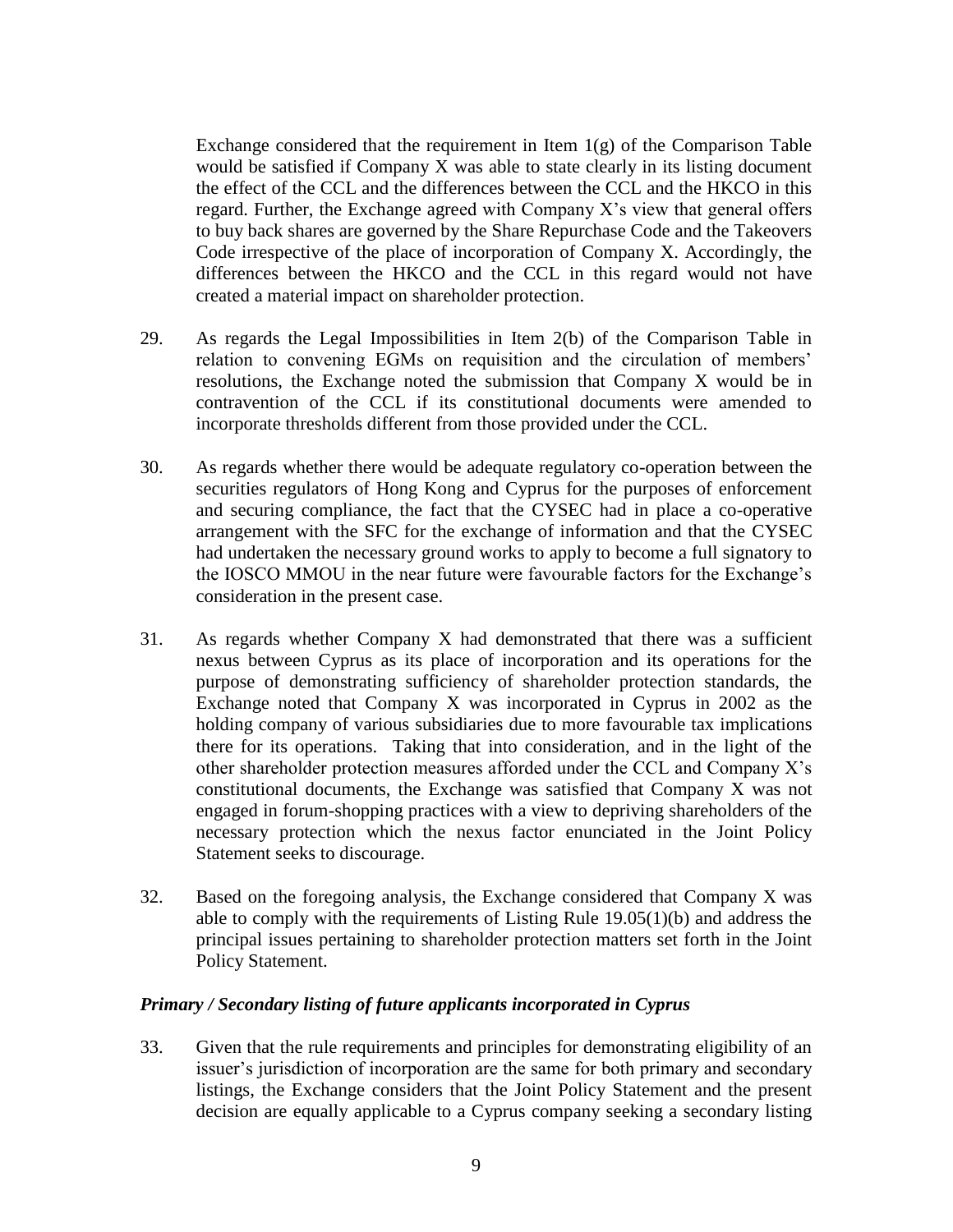on the Exchange. However, such applicant would still need to demonstrate that the regulatory oversight offered by the regulator of its primary listing venue is of a standard that is at least equivalent to that of the Exchange.

- 34. To facilitate the vetting process regarding future applicants incorporated in Cyprus when applying for a primary or a secondary listing on the Exchange, the Exchange considered certain streamlined vetting processes would be appropriate.
- 35. While there may be changes in the Cyprus company laws after determining that Cyprus is an acceptable jurisdiction of an issuer's incorporation, the Exchange sees it appropriate to treat Cyprus companies on the same basis as it currently affords to companies incorporated in Bermuda and the Cayman Islands, i.e. Cyprus issuers would not be required to provide a regular update of the development of the Cyprus company laws. In the event that there should be major changes in the Cyprus company laws which render the standards of shareholder protection of Cyprus listed issuers significantly worse than those in Hong Kong, the Exchange would expect such issuers to inform the market of such changes under Main Board Rule 13.09, and the Exchange would also consider imposing further conditions as appropriate, or reconsider accepting any future application where the applicant is incorporated in Cyprus in light of the applicable laws and regulations.

# **THE DECISION**

- 36. Following the principles set out in the Joint Policy Statement, the Exchange determined that, subject to Company X making certain revisions to its constitutional documents, Cyprus would, in principle be considered an acceptable jurisdiction of Company X's incorporation for the purpose of its proposed primary listing.
- 37. To facilitate the vetting process regarding future applicants incorporated in Cyprus when applying for a primary or a secondary listing on the Exchange, the Exchange indicated that it would, in principle, consider any such applicant to have satisfied the requirements set out in the Joint Policy Statement for the purpose of demonstrating that Cyprus is an acceptable jurisdiction of incorporation of such applicant without the need to complete a detailed line-by-line comparison of the shareholder protection matters therein upon the applicant satisfactorily demonstrating (normally with the support of legal opinions and sponsor's confirmation) to the Exchange that:
	- a. all areas of shareholder protection set out in the Joint Policy Statement have been duly considered and examined in the light of Cyprus laws as supplemented by the applicant's constitutional documents;